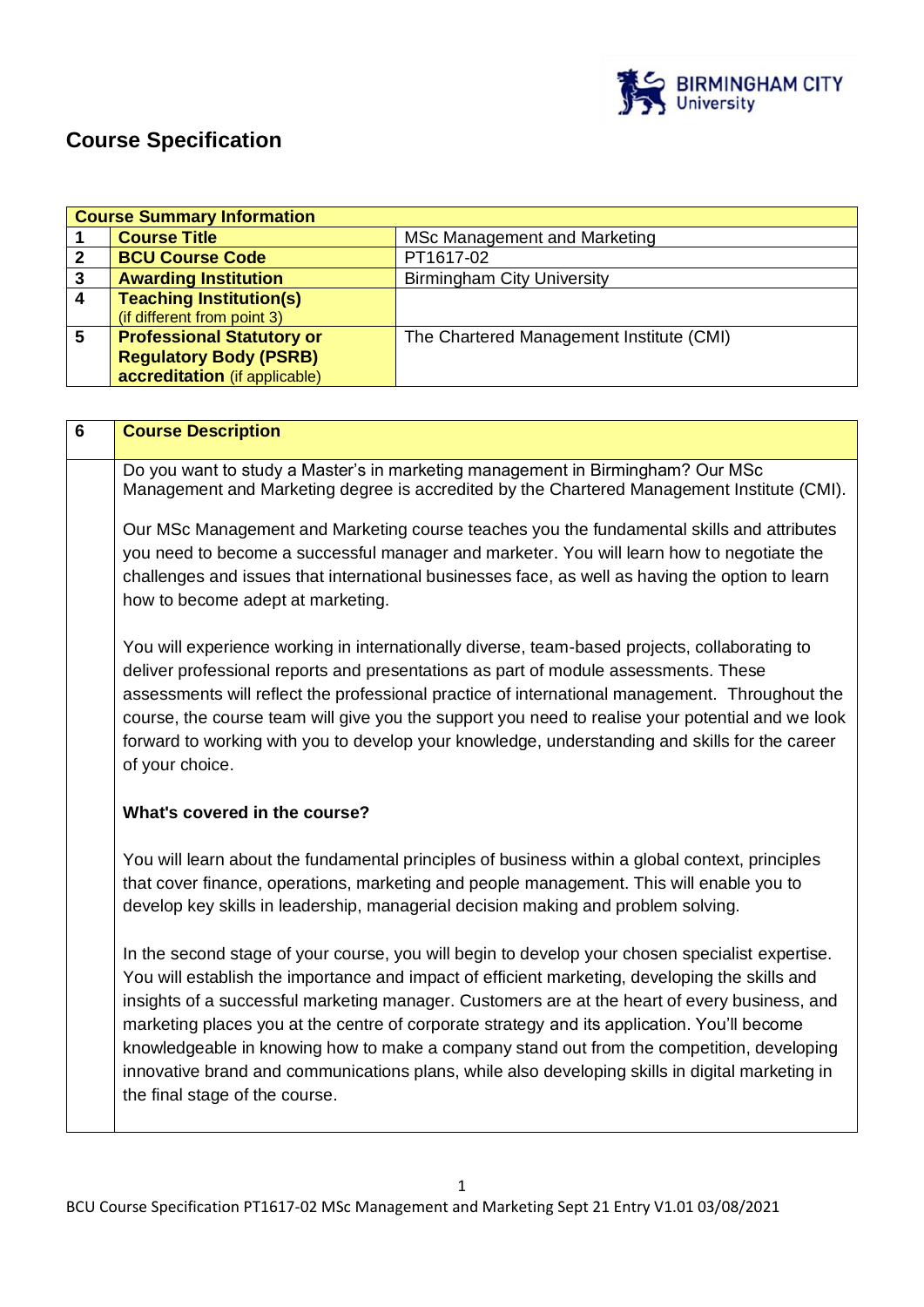

The final core Major Project module is tailored to your career aspirations. The module provides three project options - a work-based study route enabling you to relate the project to a current employer, or a 'consultancy project' option where you find a client who has a marketing problem that you feel you can solve; or a traditional dissertation involving both the theory and practice of marketing.

Whatever route you choose, it will give you the opportunity to identify a topic and industry of your choice related to your specialist area of marketing, tailoring your degree to enhance your employability for your final chosen career destination. Previous projects have involved fashion branding, customer relationship management in the finance sector and customer loyalty within sports marketing.

|    | <b>Course Awards</b>                                         |       |                |
|----|--------------------------------------------------------------|-------|----------------|
| 7a | <b>Name of Final Award</b>                                   | Level | <b>Credits</b> |
|    |                                                              |       | <b>Awarded</b> |
|    | Master of Science Management and Marketing                   |       | 180            |
|    | Master of Science Management and Marketing with Professional |       | 240            |
|    | <b>Placement</b>                                             |       |                |
|    |                                                              |       |                |
| 7b | <b>Exit Awards and Credits Awarded</b>                       |       |                |
|    | Postgraduate Certificate Business Management                 |       | 60             |
|    | Postgraduate Diploma Business Management                     |       | 120            |

| <b>Derogation from the University Regulations</b> |
|---------------------------------------------------|
| Not applicable                                    |

| 9                       | <b>Delivery Patterns</b>       |                             |                          |           |
|-------------------------|--------------------------------|-----------------------------|--------------------------|-----------|
| <b>Mode(s) of Study</b> |                                | <b>Location(s) of Study</b> | <b>Duration of Study</b> | Code(s)   |
| Full Time               |                                | <b>City Centre</b>          | 12 months                | PT1617-02 |
|                         | <b>Full Time (Professional</b> | City Centre (and            | 18 Months                | PT1619-02 |
| Placement)              |                                | placement provider          |                          |           |

## **10 Entry Requirements**

The admission requirements for this course are stated on the course page of the BCU website at <https://www.bcu.ac.uk/>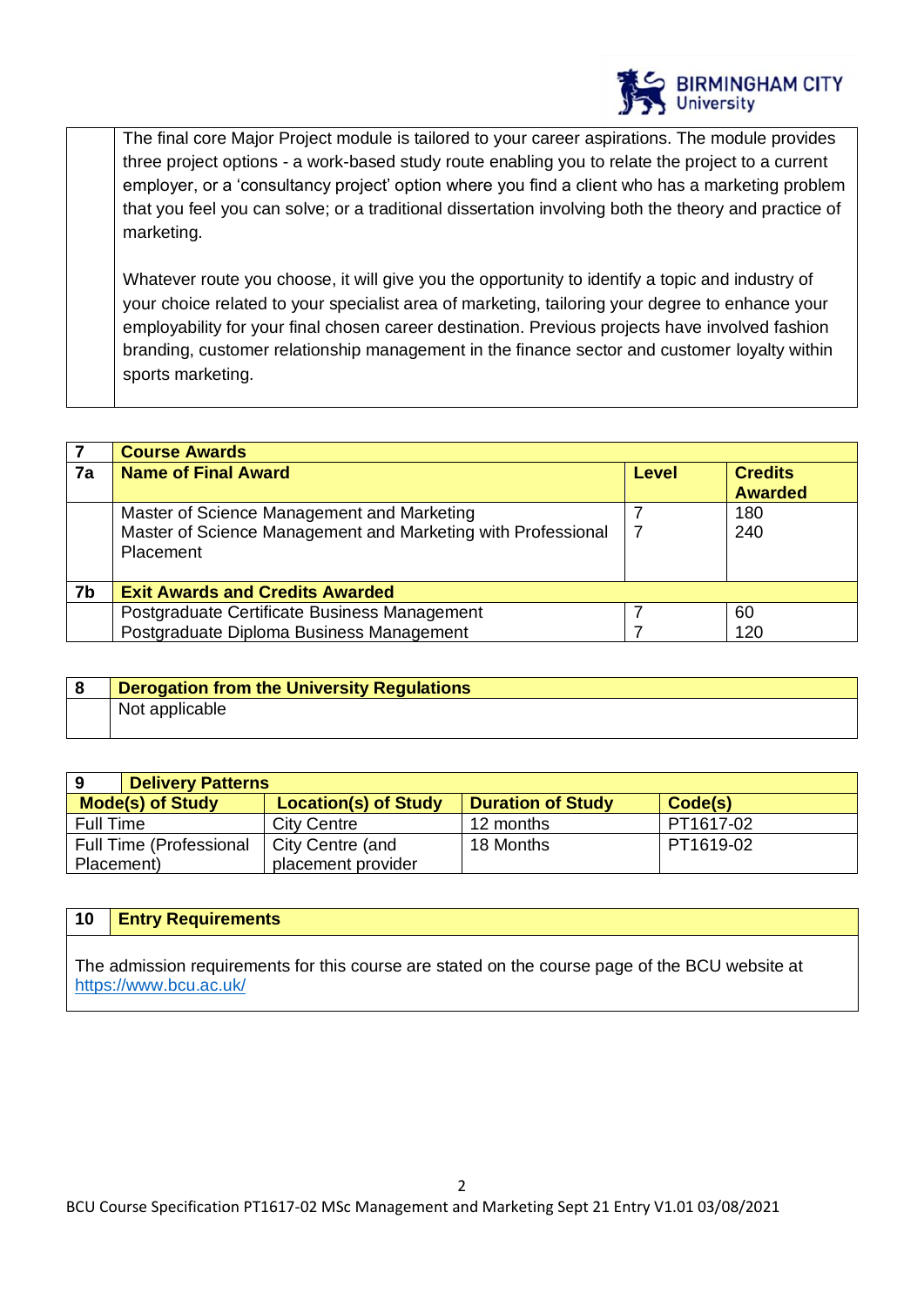

| Learning Outcomes - Knowledge & Understanding                                                                                                                                       |  |
|-------------------------------------------------------------------------------------------------------------------------------------------------------------------------------------|--|
|                                                                                                                                                                                     |  |
| $\mathbf{1}$<br>Apply knowledge and understanding of advanced theories, concepts and methods to the inter-                                                                          |  |
| disciplinary challenges of business and management practice.                                                                                                                        |  |
| $\mathbf{2}$<br>Examine and evaluate strategic and tactical business decisions in a variety of contexts and                                                                         |  |
| within their specialist discipline with a focus on sustainability and business ethics.                                                                                              |  |
| $\mathbf{3}$<br>Appreciate the complexity and dynamics of business and management competences and                                                                                   |  |
| capabilities that are enabled to respond appropriately to internal and external change.                                                                                             |  |
| $\boldsymbol{4}$<br>Contribute effectively to identifying, developing and selecting appropriate solutions including                                                                 |  |
| digital solutions to solve business and management problems.                                                                                                                        |  |
| $5\phantom{1}$<br>Implement critical awareness of the current key issues, challenges and practices in the field of                                                                  |  |
| business and management including digital business transformation.<br>$6\phantom{1}6$                                                                                               |  |
| Employ advanced research and critical enguiry to further develop their professional<br>understanding of international business specialism to aid and inform business and management |  |
| decision making.                                                                                                                                                                    |  |
|                                                                                                                                                                                     |  |
| <b>Learning Outcomes - Key Skills</b>                                                                                                                                               |  |
|                                                                                                                                                                                     |  |
| $\overline{7}$<br>Develop analytical skills necessary to investigate, understand and formulate solutions including                                                                  |  |
| digital solutions for management problems.                                                                                                                                          |  |
| 8<br>Think critically and creatively to synthesise, evaluate and organise their ideas and concepts and                                                                              |  |
| those of others.                                                                                                                                                                    |  |
| $\boldsymbol{9}$<br>Solve complex problems and make decisions in ambiguous and uncertain business and                                                                               |  |
| management environments.                                                                                                                                                            |  |
| 10<br>Communicate and express evidence based ideas and arguments coherently and persuasively                                                                                        |  |
| whilst effectively utilising relevant Communication Information and Digital Tools.                                                                                                  |  |
| 11<br>Develop personal effectiveness through self-management strategies and skills to meet business                                                                                 |  |
| challenges.                                                                                                                                                                         |  |
| Learn through reflection on practice (their own and others), from their experience and from<br>12                                                                                   |  |
| feedback from others.                                                                                                                                                               |  |
| Describe and appreciate the importance of different communities of interest and networks, the<br>13                                                                                 |  |
| role of negotiation, collaboration, ethics, technology and organisational culture and values and                                                                                    |  |
| demonstrate empathy for resolution of conflict.<br>14<br>Execute essential skills in qualitative and quantitative research collecting, validating and                               |  |
| interpreting data effectively utilising appropriate methodologies.                                                                                                                  |  |
| 15<br>Lead projects and teams developing skills in task prioritisation, working to deadlines, dealing                                                                               |  |
| with risk and uncertainty, leading, organising, influencing and motivating others from diverse                                                                                      |  |
| cultures and backgrounds, in a professional manner.                                                                                                                                 |  |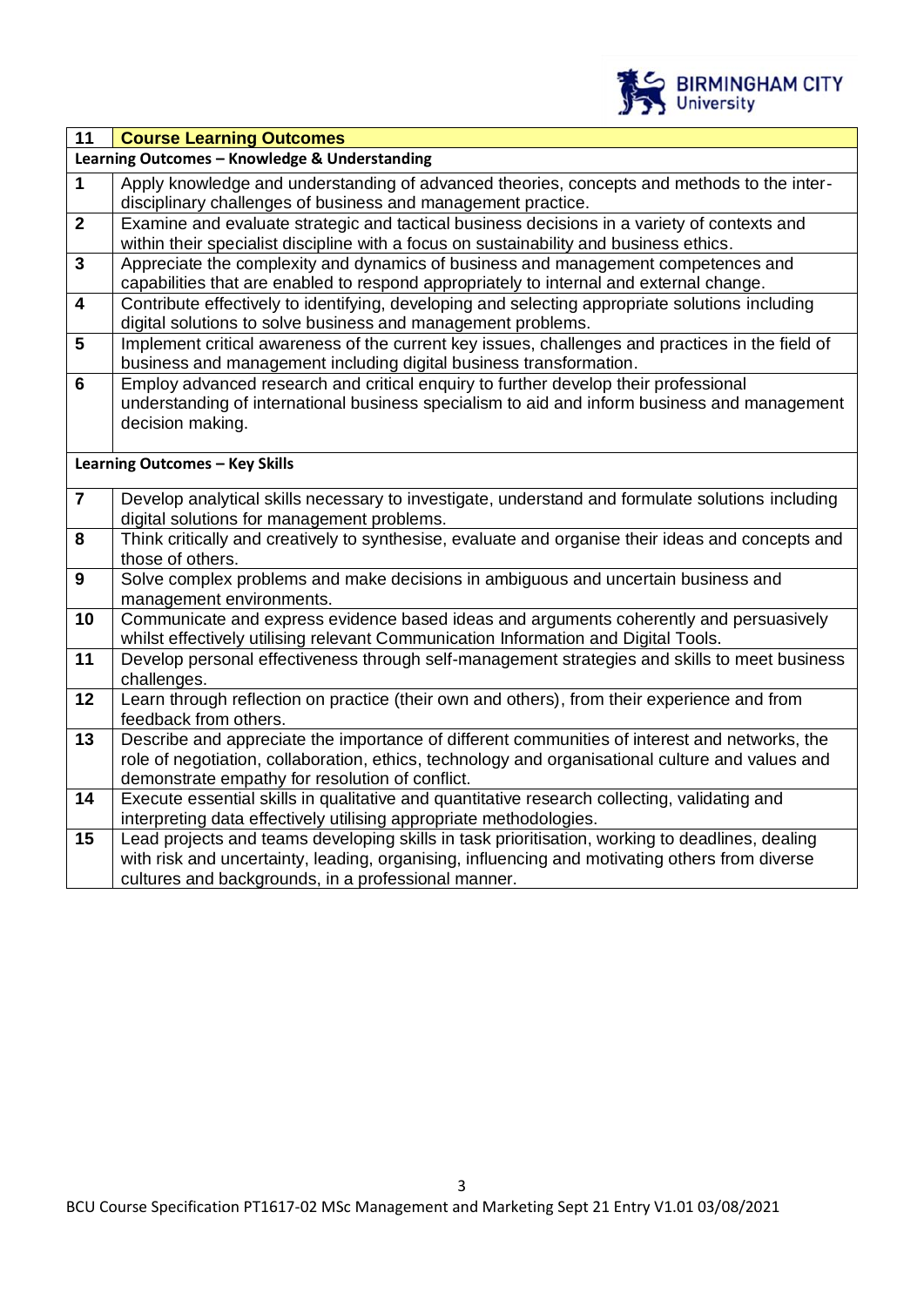

## **12 Course Requirements**

## **12a Level 7:**

*In order to complete this course a student must successfully complete all the following CORE modules (totalling 160 credits):*

| <b>Module Code</b>               | <b>Module Name</b>                                   | <b>Credit Value</b> |
|----------------------------------|------------------------------------------------------|---------------------|
|                                  |                                                      |                     |
| <b>ACC7042</b><br><b>BUS7076</b> | <b>Managerial Finance</b><br>The Integrated Business | 20<br>20            |
| <b>HRM7052</b>                   | <b>Leadership Development</b>                        | 20                  |
| <b>MAN7131</b>                   | <b>International Strategic Management</b>            | 20                  |
| <b>MAN7130</b>                   | <b>Major Project</b>                                 | 40                  |
| <b>MKT7044</b>                   | <b>Strategic Brand and Communications</b>            | 20                  |
|                                  | Management                                           |                     |
| <b>MKT7043</b>                   | <b>Digital Marketing Strategy</b>                    | 20                  |

*In order to complete this course a student must successfully complete 20 credits from the following indicative list of OPTIONAL modules.* 

| <b>Module Code</b> | <b>Module Name</b>                 | <b>Credit Value</b> |
|--------------------|------------------------------------|---------------------|
| MAN7128            | <b>Research Project Management</b> | 20                  |
| DR                 |                                    |                     |
| MAN7126            | <b>Research Practice</b>           | 20                  |

**Level 6:**

*In order to qualify for the award of MSc Management and Marketing with Professional Placement, a student must successfully complete Level 7 modules listed above, totalling 180 credits, as well as the following Level 6 module:*

| <b>Module Code</b> | <b>Module Name</b>            | <b>Credit Value</b> |
|--------------------|-------------------------------|---------------------|
| <b>PLA6001</b>     | <b>Professional Placement</b> | 60                  |
|                    |                               |                     |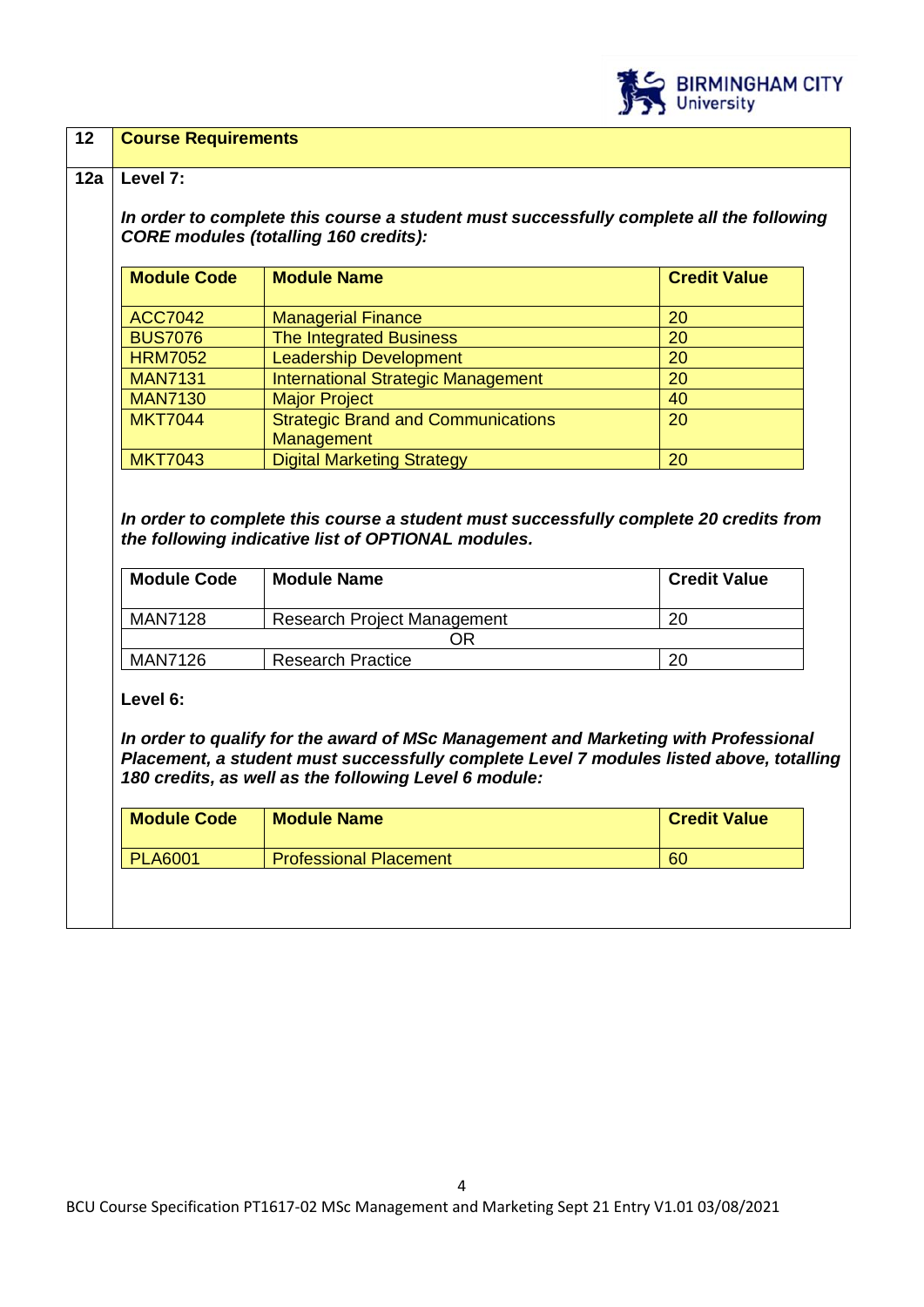

## **12b Structure Diagram**

*Please note list of optional modules is indicative only. Students' choice will not be guaranteed for optional modules but a fair and transparent process will be adopted and shared with students.*

## **Level 7**

| <b>SEMESTER ONE</b>                              | <b>SEMESTER TWO</b>                                              | <b>SEMESTER THREE</b>                               |
|--------------------------------------------------|------------------------------------------------------------------|-----------------------------------------------------|
| Core                                             | Core                                                             | Core                                                |
| ACC7042: Managerial Finance                      | MAN7131: International Strategic                                 | MAN7130: Major Project                              |
| $(20 \text{ credits})$                           | Management (20 credits)                                          | $(40 \text{ credits})$                              |
| HRM7052: Leadership<br>Development (20 credits)  | MKT7044: Strategic Brand and<br><b>Communications Management</b> | MKT7043: Digital Marketing<br>Strategy (20 credits) |
|                                                  | (20 credits)                                                     |                                                     |
| BUS7076: The Integrated<br>Business (20 credits) |                                                                  |                                                     |
| <b>Optional</b>                                  | <b>Optional</b>                                                  | Optional                                            |
| N/A                                              | MAN7128: Research Project<br>Management (20 credits)             | N/A                                                 |
|                                                  | OR.                                                              |                                                     |
|                                                  | MAN7126: Research Practice                                       |                                                     |
|                                                  | (20 credits)                                                     |                                                     |

## **18 month Professional Placement course:**

| <b>SEMESTER ONE</b>                              | <b>SEMESTER TWO</b>                                                          | <b>SEMESTER THREE</b>      | <b>SEMESTER FOUR</b>   |
|--------------------------------------------------|------------------------------------------------------------------------------|----------------------------|------------------------|
| Core                                             | Core                                                                         | Core                       |                        |
| ACC7042: Managerial                              | MAN7131: International                                                       | MAN7130: Major Project     | PLA6001: Professional  |
| Finance (20 credits)                             | <b>Strategic Management</b>                                                  | (40 credits)               | Placement (60 credits) |
| HRM7052: Leadership<br>Development (20 credits)  | (20 credits)                                                                 | MKT7043: Digital Marketing |                        |
| BUS7076: The Integrated<br>Business (20 credits) | MKT7044: Strategic<br>Brand and<br>Communications<br>Management (20 credits) | Strategy (20 credits)      |                        |
| <b>Optional</b>                                  | <b>Optional</b>                                                              | Optional                   |                        |
| N/A                                              | MAN7128: Research<br>Project Management (20<br>Credits)<br><b>OR</b>         | N/A                        |                        |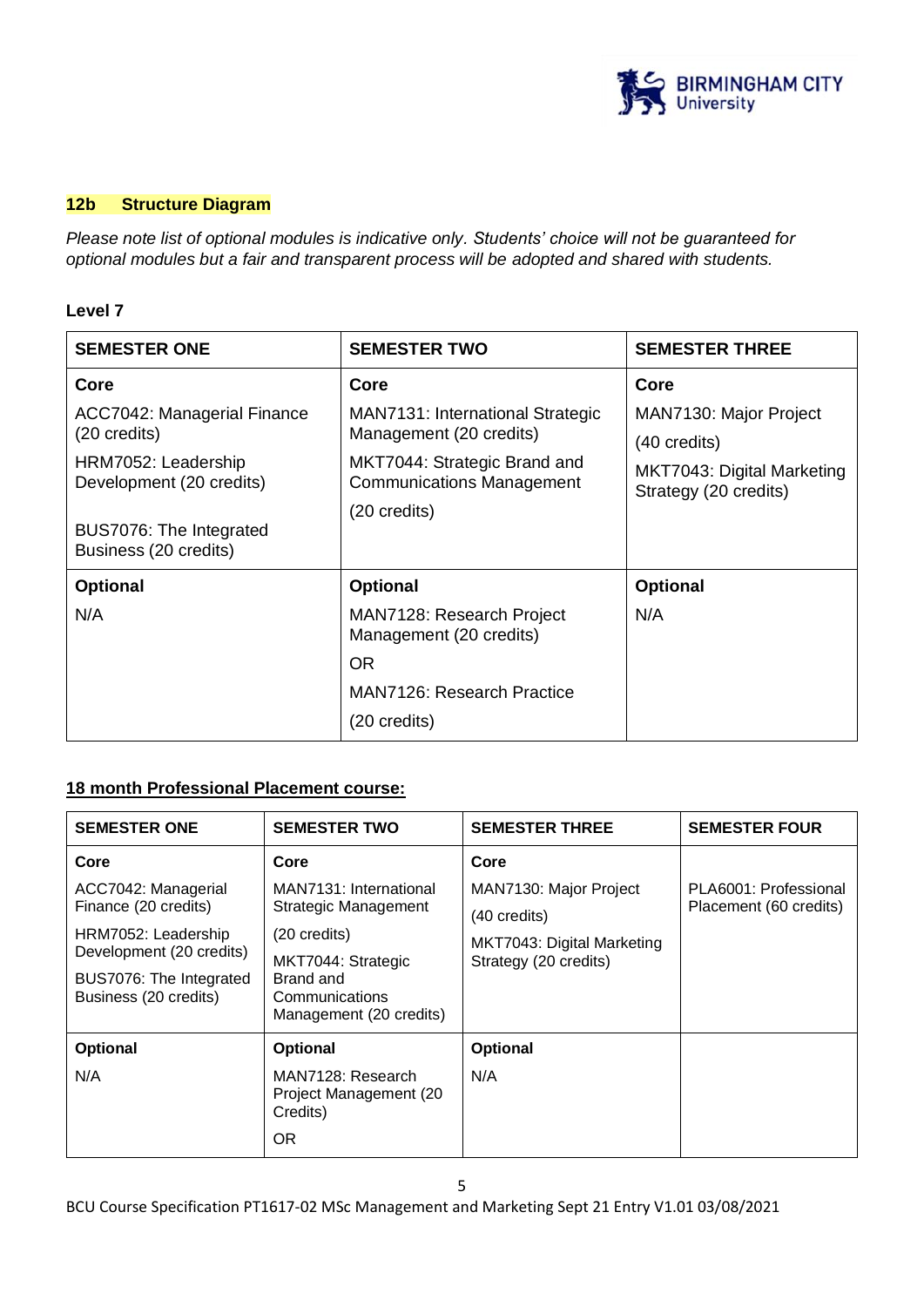

| MAN7126: Research<br>Practice (20 credits) |
|--------------------------------------------|
|--------------------------------------------|